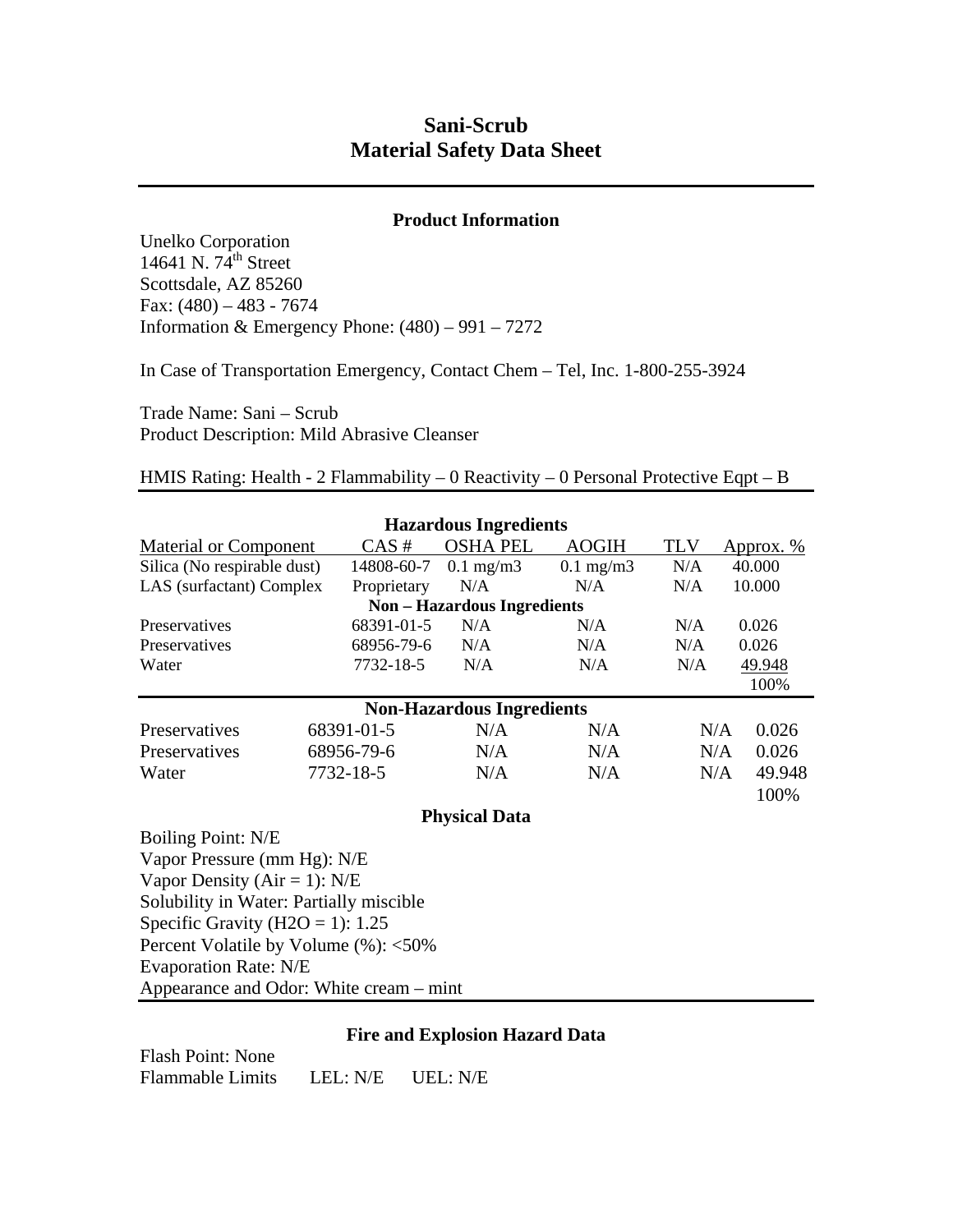Extinguishing Media: Use water spray to cool containers. Wear full body protective gear including NIOSH/MSHA approved self-contained breathing apparatus. Unusual Fire & Explosive Hazards: None

# **Health Hazard Data**

Routes of Entry: Inhalation, Skin, Ingestion Health Hazards: Acute: Causes eye damage and skin irritation. May cause corneal injury Chronic: No chronic data is presently available

| <b>Chemicals Listed As Carcinogen</b>                                              |  | National Toxicology I.A.R.C. OSHA: No                                                                                                                                                                                                            |                |  |  |  |
|------------------------------------------------------------------------------------|--|--------------------------------------------------------------------------------------------------------------------------------------------------------------------------------------------------------------------------------------------------|----------------|--|--|--|
| Of Potential Carcinogen:                                                           |  | Program: No                                                                                                                                                                                                                                      | Monographs: No |  |  |  |
|                                                                                    |  | Irritation of contacted surfaces                                                                                                                                                                                                                 |                |  |  |  |
| Signs & Symptoms of Exposure                                                       |  |                                                                                                                                                                                                                                                  |                |  |  |  |
| <b>Medical Conditions Generally</b>                                                |  |                                                                                                                                                                                                                                                  |                |  |  |  |
| <b>Aggravated By Exposure:</b>                                                     |  | Persons with existing skin ailments may be<br>more susceptible to the effects of this<br>material.                                                                                                                                               |                |  |  |  |
| Emergency & First Aid Procedures: EYES: Flush with plenty of water for 15 minutes. |  | Get medical attention:                                                                                                                                                                                                                           |                |  |  |  |
|                                                                                    |  | SKIN: Wash with water. If irritation persists, get<br>medical attention. Remove and wash<br>contaminate clothing before reuse.<br>INGESTION: Do not induce vomiting. Give water,<br>milk or egg whites and get medical attention<br>immediately. |                |  |  |  |
|                                                                                    |  |                                                                                                                                                                                                                                                  |                |  |  |  |

## **Reactivity Data**

Stability: Stable Conditions to Avoid: Freezing Incompatibility: Do not mix with other chemicals Hazardous Decomposition Product or Byproducts: None Known Hazardous Polymerization: Will not occur – conditions to avoid – N/A

## **Special Handling Information**

Respiratory Protection: Not Required Ventilation: No Protective Gloves: Rubber Eye Protection: Goggles Other Protective Clothing or Equipment: Not required Work Hygiene Practices: Good housekeeping practices apply. Wash thoroughly after handling